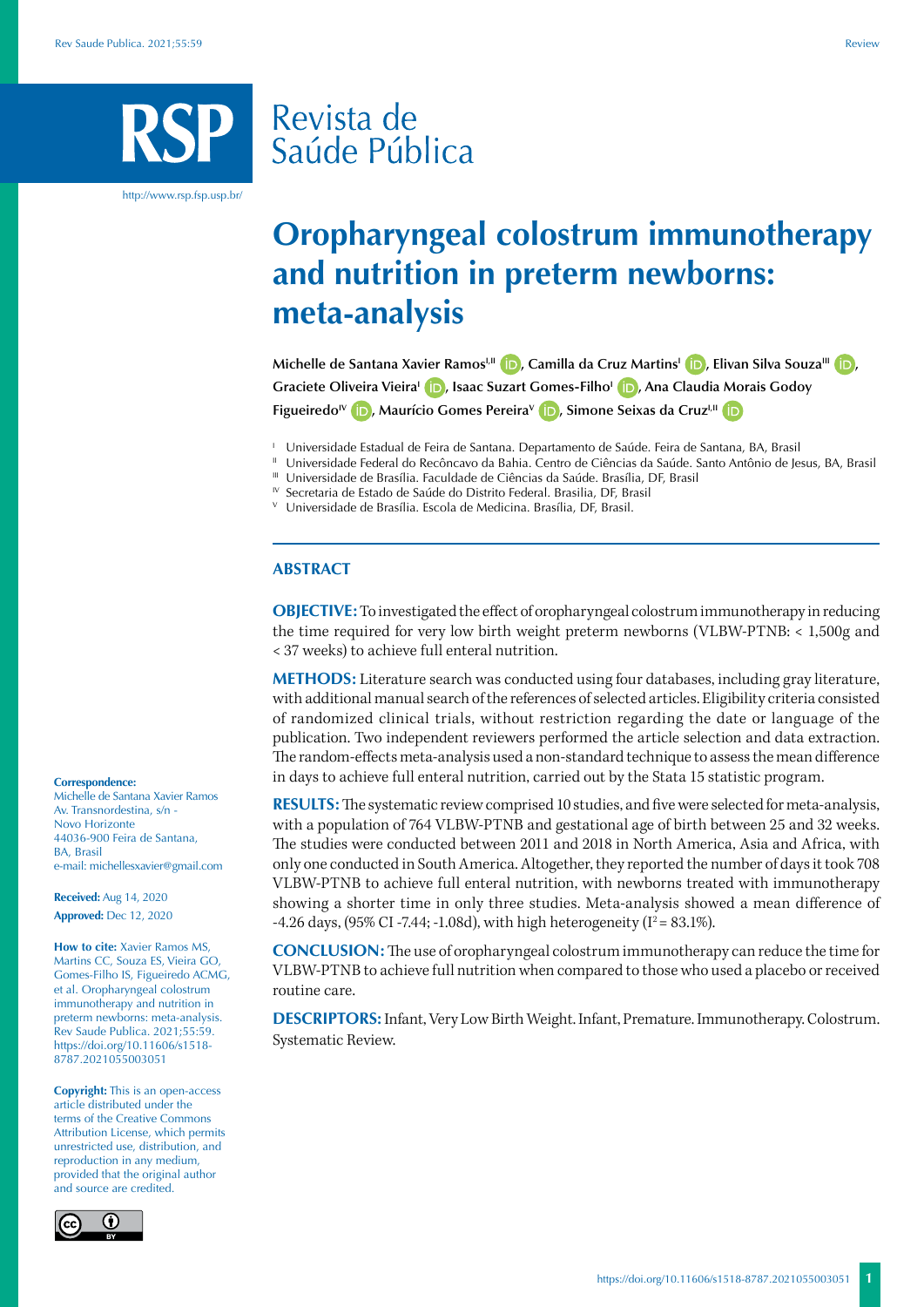# **INTRODUCTION**

Nutrition is essential for the newborn's proper growth and development, especially for very low birth weight preterm newborns (VLBW-PTNB)<sup>1</sup>. The diet for this age group poses a nutritional emergency and great challenge since it must supply some nutrients equivalent to those they would possibly be receiving via the intrauterine route<sup>2</sup>. .

Dietary nutrients are also essential for the maturation and development of gastrointestinal function and the installation of a healthy microbiota. Colostrum is rich in immunomodulatory bio-factors, stimulates the cells of the lymphoid tissues, and can favor the maturation of the immune system and the gastrointestinal tract<sup>3</sup>. .

Oropharyngeal colostrum immunotherapy is a strategy than can provide antimicrobial and anti-inflammatory protective factors, a true immunological and trophic support<sup>4</sup>, condition needed to reduce the time between the use of parenteral (tube) feeding and full enteral nutrition (intake of 100 to 150 mL.kg<sup>1</sup>.day<sup>1</sup>)<sup>5</sup>. Such strategy would offer the VLBW-PTNB the nutrients required for their physical and neurological development<sup>6</sup>. .

Although scientific evidence of the positive effect of colostrum on neonatal clinical outcomes3,4,7,8 is available in the literature, no study has investigated colostrum immunotherapy associated with full nutrition as a primary outcome. Three randomized controlled clinical trials conducted with VLBW-PTNB have reported that they achieved full nutrition quicker in the colostrum treatment group compared to the control group<sup>6,8,9</sup>. However, other works did not mention the same association $10-12$ .

Likewise, the meta-analyses that investigated the effect of oropharyngeal colostrum immunotherapy on morbimortality prevention $13-17$  did not assess the time it took preterm newborns to achieve full enteral nutrition as a primary outcome of interest or did not research this outcome<sup>16</sup>.

Given the need for quality scientific evidence and the limited number of studies regarding the association in question, the current meta-analysis systematically investigated the effect of oropharyngeal colostrum immunotherapy in reducing the time VLBW-PTNBs take to achieve full enteral nutrition. This outcome can contribute to the newborns' proper growth, development, shorter stay in intensive care, and to reduce neonatal morbimortality.

## **METHODS**

This meta-analysis used the PRISMA standard and included the following steps: registration and protocol; study eligibility criteria; database search; definition of search strategies; data selection, extraction and analysis; and qualitative assessment of the studies.

## **Registration and Protocol**

We searched for existing systematic reviews on the topic, with no record found. A review protocol was established before its completion and recorded in PROSPERO under number CRD42019126088. The protocol had no significant deviations during the research.

# **Study Eligibility Criteria**

Eligibility criteria consisted of randomized clinical trials evaluating the effect of oropharyngeal colostrum immunotherapy over the time it took VLBW-PTNBs (gestational age up to 37 weeks and weight below 1,500 g) to achieve full enteral nutrition. We applied no restriction concerning date or language of publication. Non-randomized clinical trials, cohort studies, and narrative and systematic literature reviews were excluded.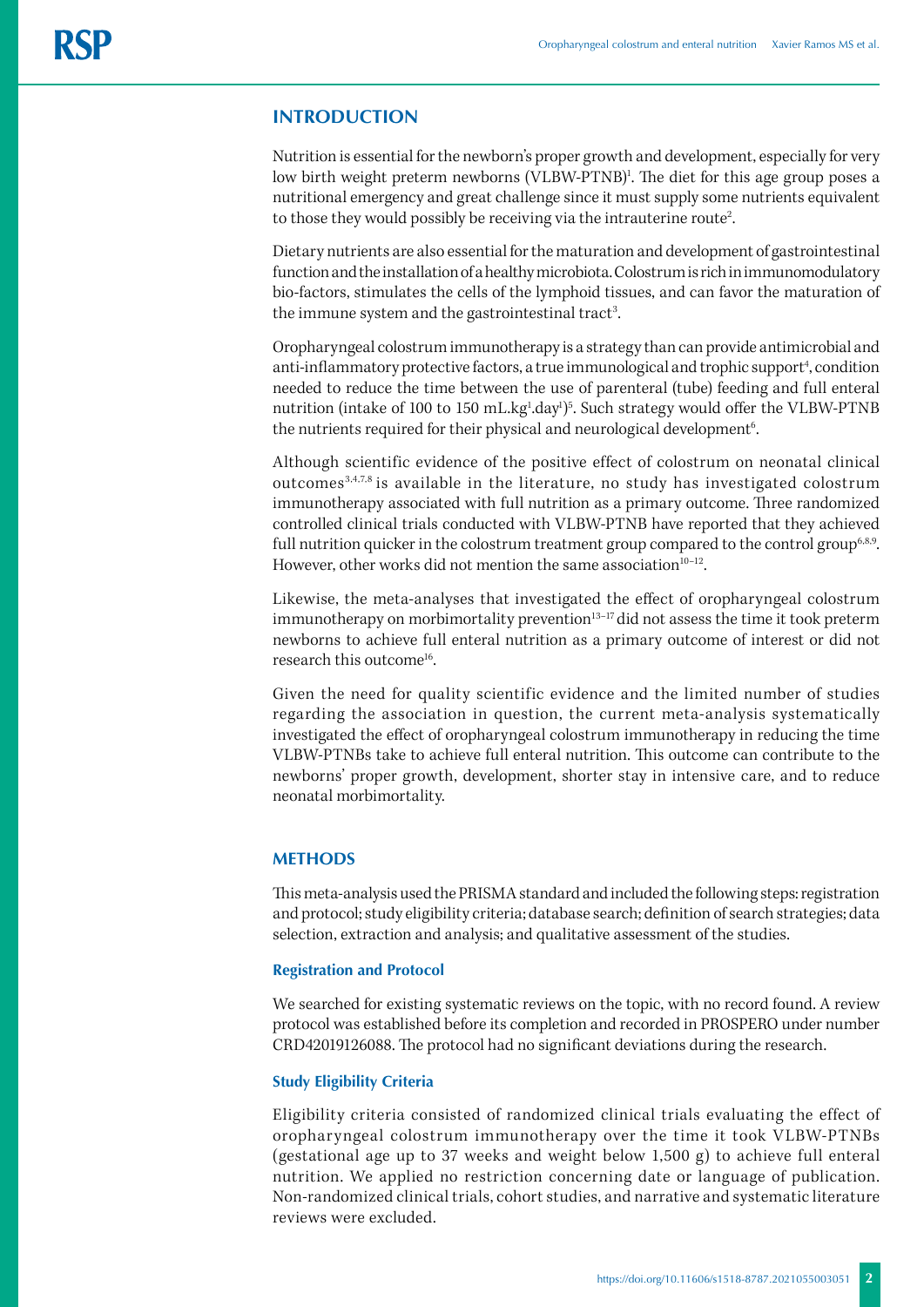## **Database Search**

We conducted the literature search until July 31, 2020, in the following electronic databases: Medline/PubMed, Lilacs/Bireme/BVS, Cochrane Central, and Web of Science. Gray literature comprised: CAPES/MEC Portal thesis database, ProQuest Dissertations & Theses Databases, Clinical Trials study protocols, study protocols from the Brazilian Registry of Clinical Trials and contact with study authors with unpublished results. The references of the articles selected for the systematic review were also searched.

## **Search Strategies**

We used MeSH descriptors and their synonyms for searching Medline and Cochrane Central, and DeCS descriptors for the Lilacs/Bireme database. The terms in both languages (English and Spanish) were combined using *and* to ensure a good return of information in Lilacs and Bireme/BVS. To increase search sensitivity in the Medline database, our search strategy included the so-called "entry terms" or Boolean operators within the definition of the MeSH term. Table 1 presents the search strategies used for each database.

## **Study Selection**

Two independent reviewers (MSXR and CCM) selected the studies by reading the titles and abstracts. Then, the same two researchers independently read the full text of the individually selected papers. Works that met the eligibility criteria were included in the systematic review. Any disagreement between the researchers on the inclusion or exclusion of a paper was settled by consensus (MSXR, CCM).

### **Data Extraction**

Two independent researchers (MSXR and CCM) extracted the data and later adjudicated them by consensus (Table 2). The data were entered in an Excel spreadsheet containing the following fields: type of publication, author, year of publication, title, objective, analysis method, results, conclusions, name and rating (Qualis) of the journal, research year, duration of follow-up, research funding, country of study, continent of study, inclusion and exclusion criteria, sample size, mean age of participants, mean age standard deviation, description of intervention and control, duration of oropharyngeal colostrum immunotherapy, time needed to achieve minimum enteral nutrition and full enteral nutrition, confounding variables and conflict of interest.

## **Study Quality Assessment**

To assess the quality of the selected studies, we used the Cochrane risk-of-bias tool for randomized trials (RoB 2)<sup>18</sup>.

| <b>Database</b>  | <b>Strategy</b>                                                                                                                              | $\mathbf n$    | <b>Date</b> |
|------------------|----------------------------------------------------------------------------------------------------------------------------------------------|----------------|-------------|
| Cochrane         | colostrum in Title Abstract Keyword AND Infant, Very Low<br>Birth Weight in Title Abstract Keyword - (Word variations<br>have been searched) | 38             | 20Iul2020   |
| Lilacs           | (tw:(infant, very low birth weight)) AND (tw:(colostrum))                                                                                    | 68             | 20Jul2020   |
| Clinical trials  | COLOSTRUM   Interventional Studies                                                                                                           | 37             | 20Jul2020   |
| Pubmed           | (infant, low birth weight) AND colostrum                                                                                                     | 87             | 20Jul2020   |
| Web of Science   | (colostrum) AND TÓPICO: (Infant, very low birth weight)                                                                                      | 66             | 20Jul2020   |
| Google Acadêmico | Imunoterapia orofaríngea de colostro                                                                                                         | 36             | 20Jul2020   |
| Portal CAPES/MEC | colostrum AND infant, low birth weight                                                                                                       | 24             | 20Jul2020   |
| Proquest         | colostrum AND Infant, very low birth weight                                                                                                  | 40             | 20Jul2020   |
| <b>Rebec</b>     | <b>COLOSTRUM</b>                                                                                                                             | $\overline{2}$ | 20Iul2020   |

**Table 1.** Search strategies with keywords and Boolean operators used in different electronic databases.

Source: Original of this manuscript.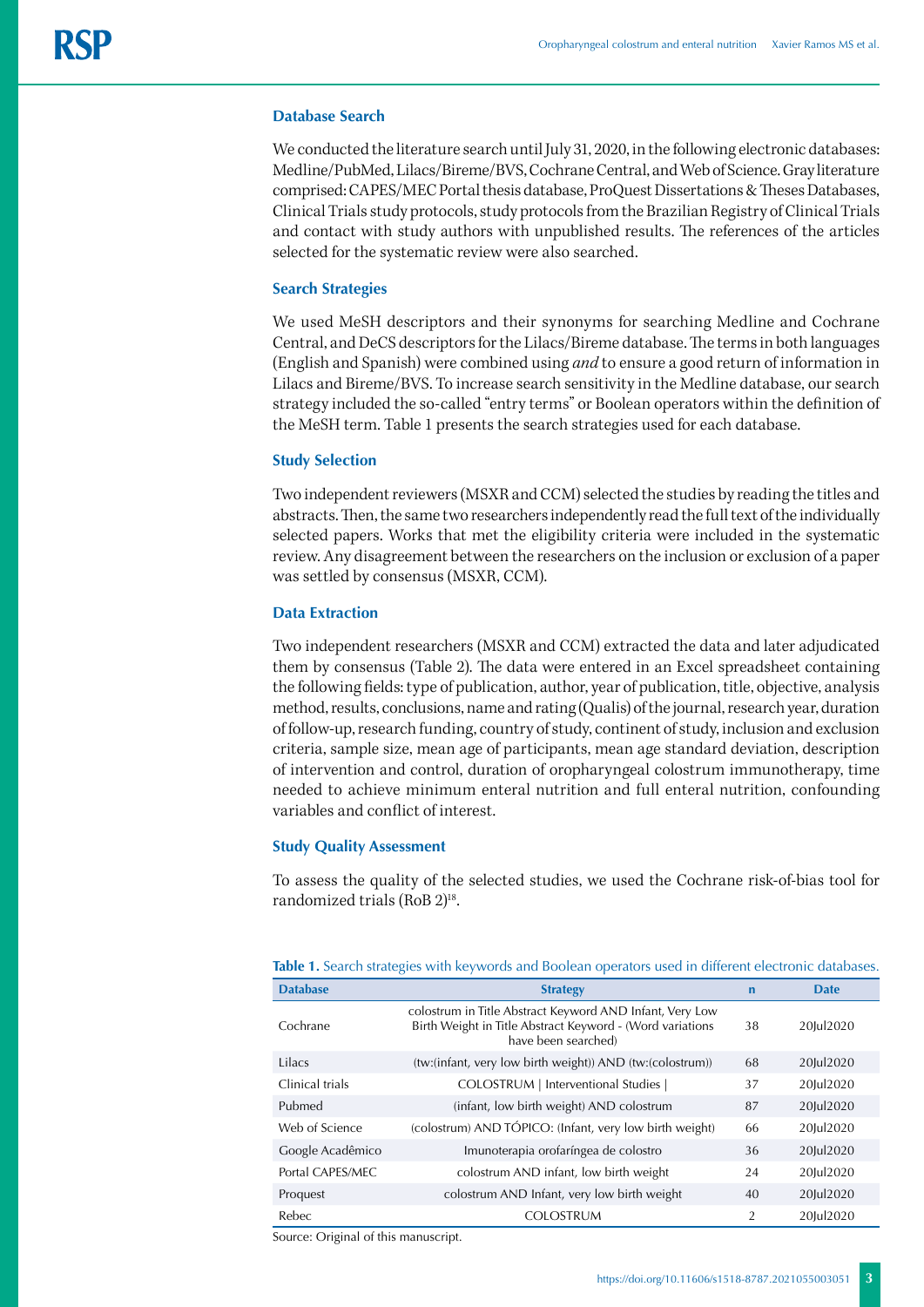| <b>lable 2.</b> General characteristics of the studies.                               |                                                                                                |                                                                                                                        |                                                                                                                                                                                                                                                                                                                                                                                                                                    |                                                                                                                                                                                                                                                                              |                                                 |                                                                              |
|---------------------------------------------------------------------------------------|------------------------------------------------------------------------------------------------|------------------------------------------------------------------------------------------------------------------------|------------------------------------------------------------------------------------------------------------------------------------------------------------------------------------------------------------------------------------------------------------------------------------------------------------------------------------------------------------------------------------------------------------------------------------|------------------------------------------------------------------------------------------------------------------------------------------------------------------------------------------------------------------------------------------------------------------------------|-------------------------------------------------|------------------------------------------------------------------------------|
| <b>Authors/Year/</b><br><b>Location</b>                                               | Type of study /<br><b>Funding source*</b>                                                      | Sample size /<br>n / group                                                                                             | <b>Oropharyngeal colostrum</b><br>immunotherapy protocol                                                                                                                                                                                                                                                                                                                                                                           | <b>Control group</b>                                                                                                                                                                                                                                                         | Methodological<br>quality of<br>studies (Rob 2) | <b>Time to achieve</b><br>full enteral<br>nutrition (days)                   |
| Lee et al. $10(2015)$<br>Seoul, Korea                                                 | Randomized<br>controlled<br>clinical trial<br>* Seoul National<br>University<br>Medical School | 48<br>Colostrum group<br>$(n = 24)$<br>Placebo group<br>$(n = 24)$<br>$p = 0.86$                                       | 0.2 mL of maternal colostrum 0.2 mL of sterile water<br>was administered via<br>oropharynx, 0.1 mL into the<br>right and left oral mucosa<br>every 3 hours after 48 to 96<br>hours of life, for 72 hours,<br>regardless of the child's<br>enteral feeding.                                                                                                                                                                         | was administered,<br>according to the<br>oropharyngeal<br>colostrum<br>immunotherapy<br>protocol.                                                                                                                                                                            | Low risk                                        | Colostrum group:<br>$20(13-27)$<br>Placebo group:<br>$17(14.3 - 25.8)$       |
| Rodriguez et al. <sup>8</sup><br>(2011)<br>Midwest, EUA                               | Randomized<br>controlled<br>clinical trial<br>* Not informed                                   | 15<br>Colostrum group<br>$(n = 7)$<br>Placebo group<br>$(n = 6)$<br>$p = 0.032$                                        | 0.2 mL of maternal colostrum 0.2 mL of sterile water<br>was administered via<br>oropharynx, 0.1 mL into the<br>right and left oral mucosa<br>before 48h of life every 2h<br>for 48h, enteral feeding was<br>started after the protocol was<br>completed.                                                                                                                                                                           | was administered,<br>according to the<br>oropharyngeal<br>colostrum<br>immunotherapy<br>protocol.                                                                                                                                                                            | Some concern                                    | Colostrum group:<br>$14.29 \pm 5.74$<br>Placebo group:<br>$24.17 \pm 8.66$   |
| Sohn et al. <sup>7</sup> (2015)<br>California, USA                                    | Randomized<br>controlled<br>clinical trial<br>* Not informed                                   | 12<br>Colostrum group<br>$(n = 6)$<br>Control group<br>$(n = 6)$<br>$p = not$<br>statistically<br>different            | 0.2 mL of maternal colostrum<br>was administered into the<br>oral cavity (0.1 mL on each<br>side of the oral cavity)<br>every 2 hours for 46 hours,<br>regardless of whether the<br>child was receiving trophic<br>food.                                                                                                                                                                                                           | Control group<br>received routine care.                                                                                                                                                                                                                                      | High risk                                       | Colostrum group:<br>$17(14 - 41)$<br>Control group:<br>$13(9-24)$            |
| Glass et al. <sup>11</sup> , (2017)<br>Pennsylvania, USA                              | Randomized<br>controlled<br>clinical trial<br>* Not informed                                   | 30<br>Colostrum group<br>$(n = 17)$<br>Sterile water<br>group<br>$(n = 13)$<br>$p = not$<br>statistically<br>different | 0.2 mL of maternal colostrum 0.2 mL of sterile water<br>was administered to the oral<br>mucosa with a swab every 3<br>hours for 2 to 7 days.                                                                                                                                                                                                                                                                                       | was administered,<br>according to the<br>oropharyngeal<br>colostrum<br>immunotherapy<br>protocol.                                                                                                                                                                            | High risk                                       | Colostrum group:<br>$24.2 \pm 7.9$<br>Sterile water<br>group: $24.9 \pm 9.4$ |
| Romano-Keeler et al. <sup>21</sup> ,<br>(2016)<br>Nashville, Tennessee,<br><b>USA</b> | Randomized<br>controlled<br>clinical trial<br>* Thrasher<br>Research Fund,<br><b>USA</b>       | 99<br>Colostrum group<br>$(n = 48)$<br>Non colostrum<br>group ( $n = 51$ )<br>$p = 0.39$                               | 0.2 mL of maternal colostrum<br>was administered, started in<br>the first 48 hours of life, 0.1<br>mL on each side of the oral<br>mucosa every 6 hours for 5<br>days.                                                                                                                                                                                                                                                              | Control group<br>received routine care.                                                                                                                                                                                                                                      | High risk                                       | Colostrum group:<br>$11(8-15)$<br>Non colostrum<br>group:<br>$11(9-19)$      |
| Zhang et al. <sup>6</sup> , (2017)<br>Shanghai, China                                 | Randomized<br>controlled<br>clinical trial<br>* Not informed                                   | 55<br>Colostrum group<br>$(n = 27)$<br>Control group<br>$(n = 28)$<br>$p = 0.09$                                       | 0.2 mL of maternal colostrum<br>was administered, 0.1 mL on<br>each side of the oral mucosa<br>with a constant speed of<br>at least 20 seconds over 4<br>hours, for seven days.                                                                                                                                                                                                                                                    | 0.2 mL of saline<br>solution was<br>administered<br>according to the<br>oropharyngeal<br>administration<br>protocol.                                                                                                                                                         | Some concern                                    | Colostrum group:<br>$24.71 \pm 11.23$<br>Control group:<br>$32.72 \pm 20.11$ |
| Abd-Elgawad et al. <sup>9</sup> ,<br>(2019)<br>Egypt                                  | Randomized<br>controlled<br>clinical trial<br>* Not informed                                   | 200<br>Colostrum group<br>$(n = 100)$<br>Gavage group (n<br>$= 100$<br>p < 0.01                                        | 0.2 mL of maternal colostrum<br>was administered to the<br>oral mucosa, involving the<br>oropharynx, tongue, and<br>cheeks every 2 or 4 hours,<br>during the pre-feeding<br>period. When infants met<br>the criteria for starting<br>enteral feeding, 0.2 mL<br>of the mother's colostrum<br>was administered to the<br>oropharynx, tongue, and<br>cheeks 5 minutes before<br>gavage until Rn reached<br>complete enteral feeding. | Nothing was<br>administered during<br>the pre-feeding period<br>in the regular gavage<br>group (control). The<br>mother's colostrum<br>or breast milk was<br>administered via tube<br>when the premature<br>infants adjusted to the<br>criteria to start enteral<br>feeding. | Some concern                                    | Colostrum group:<br>$11.10 \pm 2.1$<br>Gavage group:<br>$15.57 \pm 1.9$      |

# **Table 2.** General characteristics of the studies.

Continue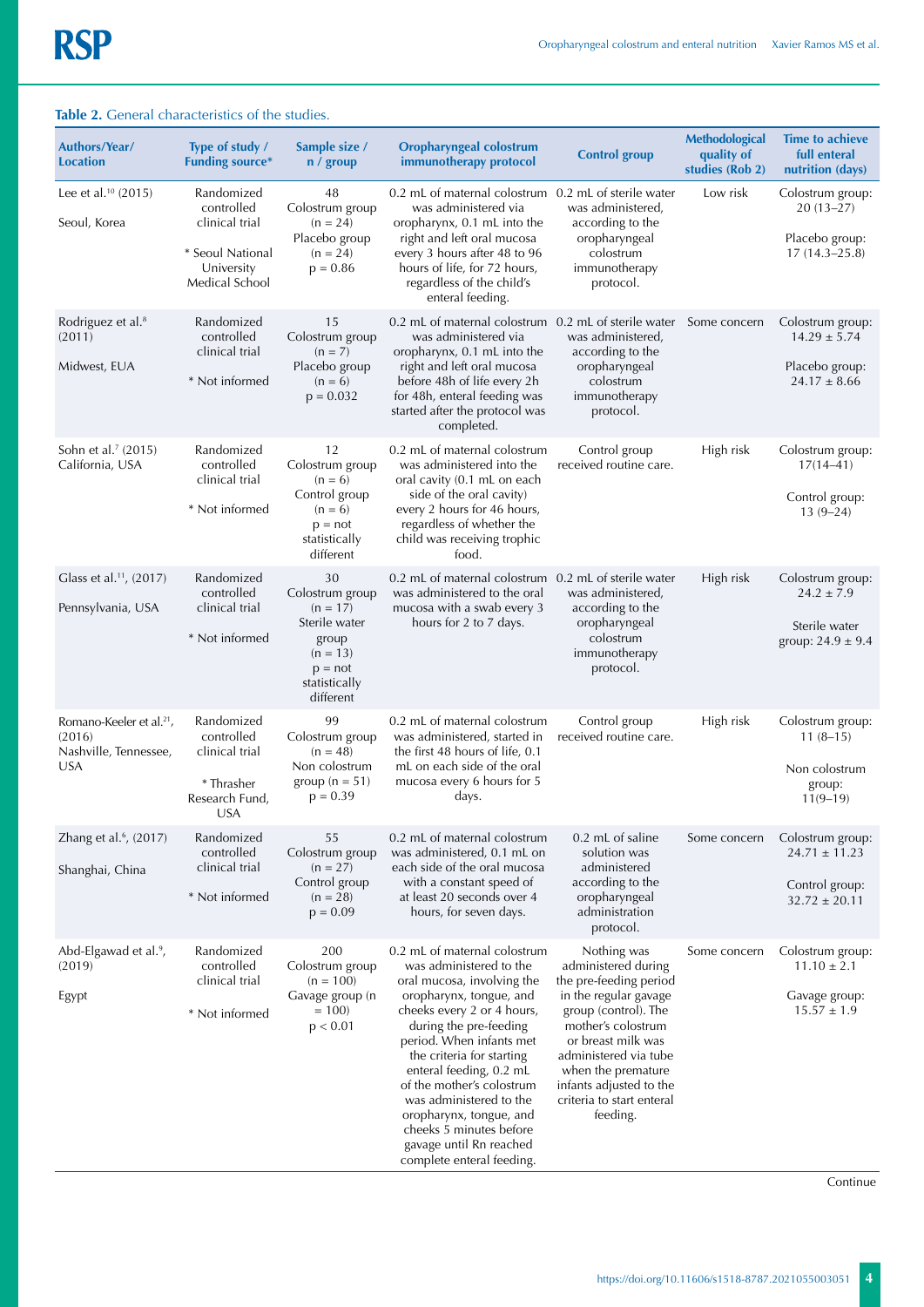| Sharma et al. <sup>12</sup> ,<br>(2020)<br>India      | Randomized<br>controlled<br>clinical trial<br>* Not informed                                                           | 117<br>Colostrum group<br>$(n = 59)$<br>Control group<br>$(n = 58)$<br>$p = 0.61$                                                                                                                                                        | Oropharyngeal<br>administration of 0.2 mL of<br>maternal colostrum to the<br>oral mucosa, 0.1 mL directed<br>to the oropharynx on both<br>sides. Started after 24 hours<br>of life every 2 hours for<br>72 hours, regardless of the<br>infant's enteric feeding status.                                                              | Control group<br>newborns received<br>routine care.                                                                                                                        | High         | Colostrum group:<br>$10.1 \pm 5.7$<br>Control group:<br>$10.7 \pm 4.3$                                                                                                                                                                                     |
|-------------------------------------------------------|------------------------------------------------------------------------------------------------------------------------|------------------------------------------------------------------------------------------------------------------------------------------------------------------------------------------------------------------------------------------|--------------------------------------------------------------------------------------------------------------------------------------------------------------------------------------------------------------------------------------------------------------------------------------------------------------------------------------|----------------------------------------------------------------------------------------------------------------------------------------------------------------------------|--------------|------------------------------------------------------------------------------------------------------------------------------------------------------------------------------------------------------------------------------------------------------------|
| Shiney Easo et al. <sup>23</sup><br>(2018)<br>Kuwait  | Randomized<br>controlled<br>clinical trial<br>* Not informed                                                           | 43<br>Colostrum group<br>$(n = 21)$<br>Control group<br>$(n = 22)$<br>$p = 0.888$                                                                                                                                                        | 0.1 mL of colostrum or fresh<br>or chilled breast milk was<br>administered slowly to the<br>posterior end of the oral<br>cavity, drop by drop over 30<br>s. Procedure was repeated<br>on the opposite side. Therapy<br>was started right after birth,<br>every 4 hours, and continued<br>until reaching complete<br>enteral feeding. | Control group<br>received 0.2 mL of<br>sterile water applied<br>in the same way and<br>frequency as the<br>intervention group.<br>Started in the first 6<br>hours of life. | Some concern | Colostrum group:<br>$16(10-25.5)$<br>Control group:<br>$16(11-22)$                                                                                                                                                                                         |
| Ferreira et al. <sup>22</sup> (2019)<br><b>Brazil</b> | Randomized<br>controlled<br>clinical trial<br>* The Minas<br>Gerais Research<br>Support<br>Foundation<br><b>Brasil</b> | 145<br>Feeding achieved<br>100 mL/kg/day<br>Colostrum group<br>$(n = 47)$<br>Placebo group<br>$(n = 66)$<br>$p = 0.45$<br>Feeding achieved<br>150 mL/kg/day<br>Colostrum group<br>$(n = 47)$<br>Placebo group (n<br>$= 66$<br>$p = 0.44$ | 0.2 mL of maternal colostrum 0.2 mL of sterile water<br>was administered in the first<br>48 or 72 hours of life every<br>2 hours for 48 hours, 0.1 mL<br>to the right oral mucosa, and<br>0.1 mL to the left.                                                                                                                        | was administered,<br>according to the<br>oropharyngeal<br>colostrum<br>immunotherapy<br>protocol.                                                                          | Some concern | Feeding achieved<br>100mL. $kg^{-1}$ .day <sup>-1</sup><br>Colostrum group:<br>$16(13-22)$<br>Placebo group:<br>$18(15-20)$<br>Feeding achieved<br>150mL. $kg^{-1}$ .day <sup>-1</sup><br>Colostrum group:<br>$20(18-26)$<br>Placebo group:<br>$24(18-25)$ |

### **Table 2.** General characteristics of the studies. Continuation

Note: The time to reach full enteral nutrition (days) was presented as median (interquartile range) in studies 10, 7, 21, 23 and 22 and on mean  $\pm$  standard deviation in studies 8, 11, 6, 9 and 12. Source: Original of this manuscript.

## **Data Analysis**

After the pre-selection (by two reviewers) of the studies as per the inclusion criteria using the StArt (State of the Art through Systematic Review) tool, with a third reviewer consulted to achieve consensus, the researchers prepared a summary of the qualitative data of the included studies comprising the characteristics of the investigations. Statistical heterogeneity was assessed using I<sup>2</sup>; depending on the magnitude of this indicator, we performed a meta-analysis<sup>19</sup> and assessed the magnitude of the inconsistency. The random-effects meta-analysis used nonstandard technique to assess the mean difference in days to achieve full enteral nutrition<sup>20</sup>. Weighted mean difference was used to combine the effect size estimates of the study. The estimate of the combined effect in this method represents a weighted average of all studies that included group comparisons.

For group comparisons in the analysis, each individual result is assigned a weight inversely proportional to the variance; thus larger trials are assigned more weight, and smaller trials, less weight. The analysis was conducted using Stata 15 statistic program.

## **RESULTS**

#### **Selected Studies**

The literature search identified 398 articles, with three manually added after examining the references of the selected papers, totaling 401 studies for reading titles and abstracts.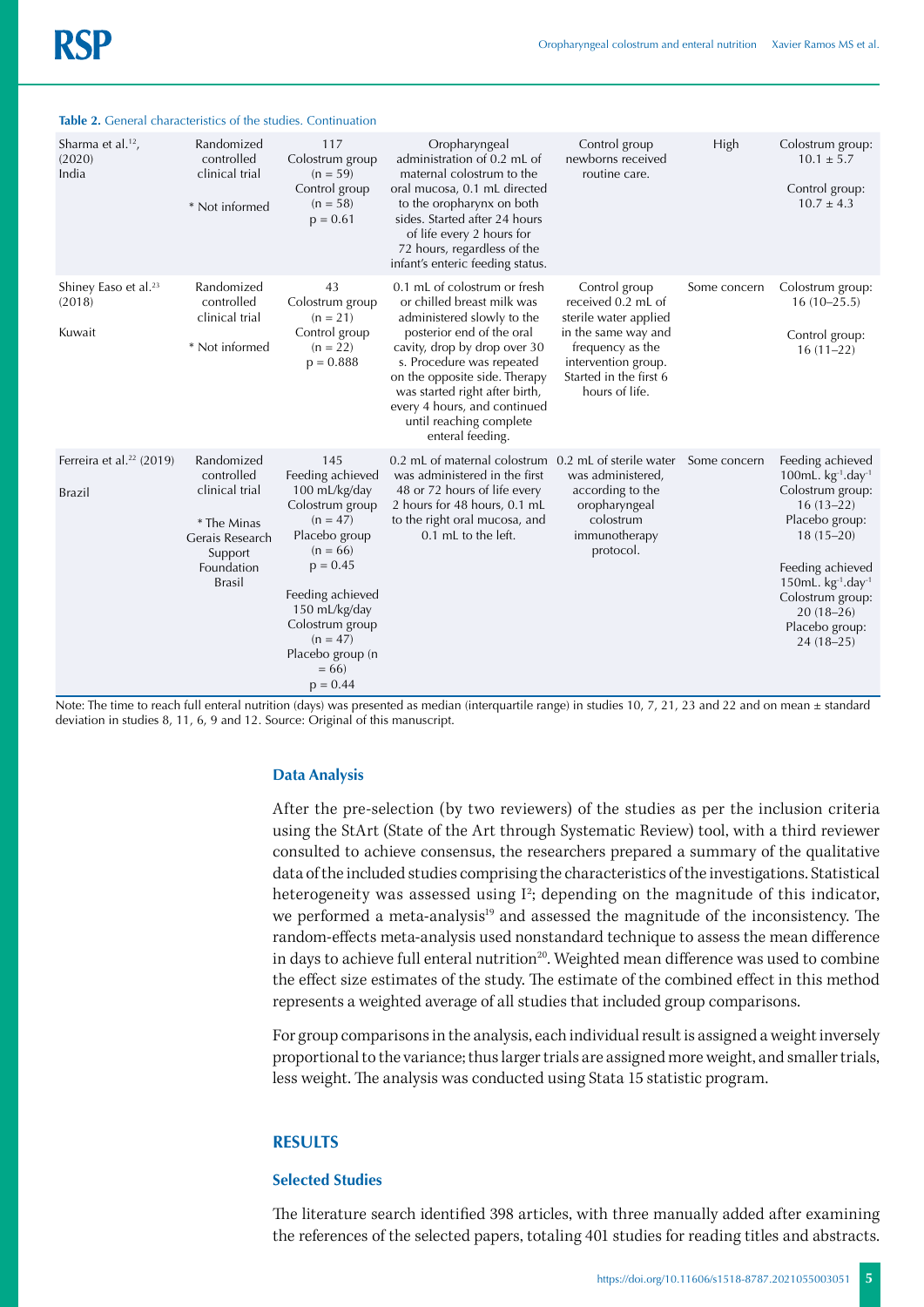This first screening removed 224 duplicates and excluded 146 studies that did not meet the topic of interest, leaving 31 papers to be read in full. After this second reading, we excluded 21 studies: 16 for not describing the outcome of interest, and five for not being a randomized clinical trial. Only 10 studies met the eligibility criteria for this systematic review (Figure 1). The publication period for the included investigations was until July 2020.

## **General Characteristics and Quality of the Studies**

All the studies included in this review were randomized clinical trials, comprising a study population of 764 VLBW-PTNB, with gestational age between 25 and 32 weeks, weighing below 1,500 g. The surveys were conducted from 2011 to 2018, with most papers conducted in North American, Asian, and African countries, and only one South American country.

All the included studies aimed to evaluate the efficacy of oropharyngeal colostrum immunotherapy on outcomes related to some health condition of newborns by comparing the administration of oropharyngeal colostrum versus the use of placebo (sterile water or saline solution) or routine care. Nine studies were published<sup>6-12,21,22</sup> and one was described in an unpublished report provided by its author<sup>23</sup>.

The therapeutic clinical protocol in the analyzed studies consisted in administering 0.2 mL of colostrum in the oropharynx of newborns, 0.1 mL in the right oral mucosa and 0.1 mL in the left mucosa with sterile tuberculin syringes, except for two studies: one, which used the



**Figure 1.** Flowchart of the systematic literature review.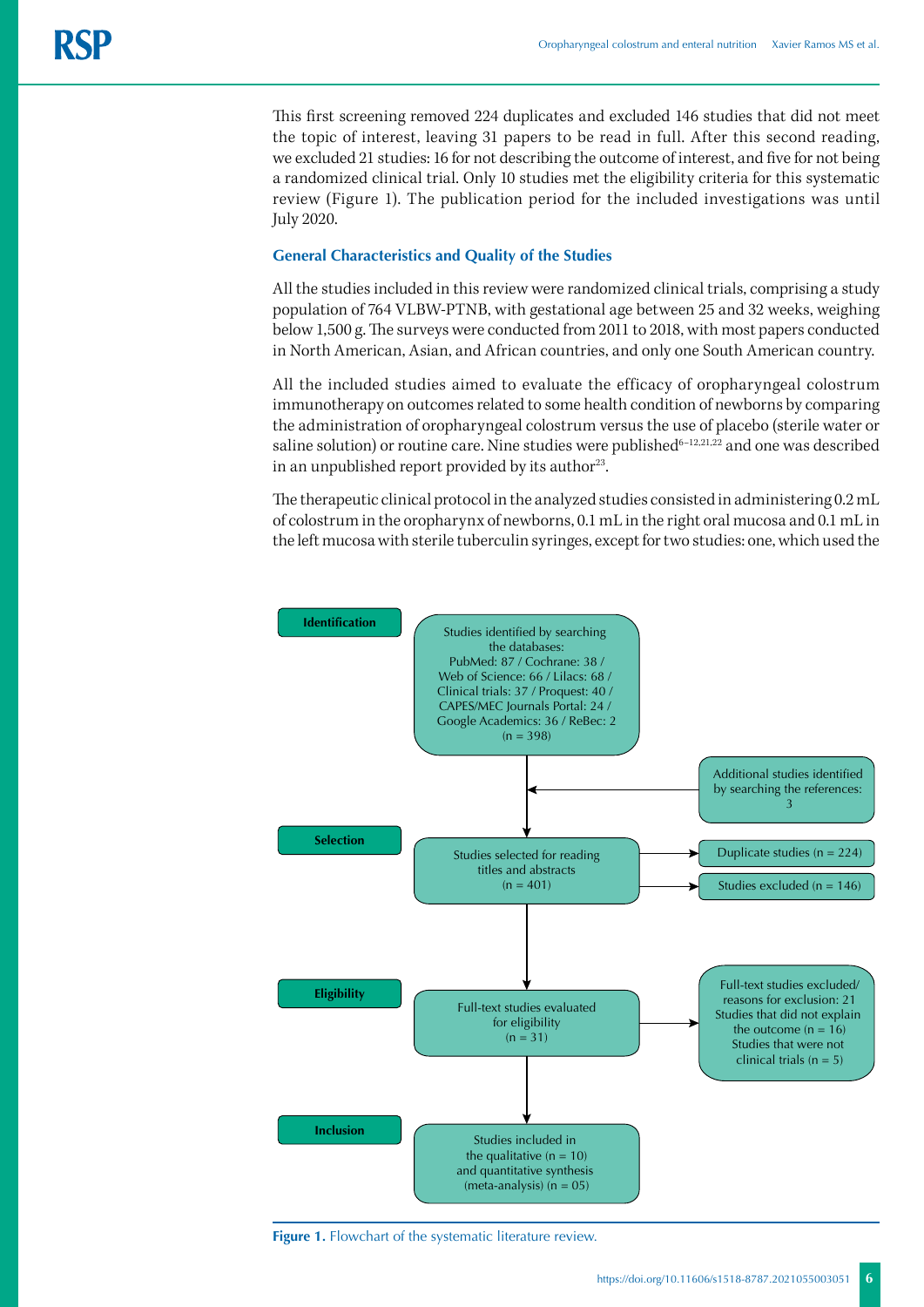gentle cleansing technique with a swab inside the mouth, cleaning cheeks, tongue, palate and lips; and another, which administered colostrum by gavage.

One of the studies used milk from the milk bank in the treatment group, when raw colostrum was unavailable<sup>22</sup>. The time of colostrum administration ranged from 48 hours to seven days, with two clinical protocols applying the therapy until the newborns reached full enteral nutrition.

Regarding the control group, six studies used the same administration technique as that of the intervention group, differing only in the use of a placebo (sterile water or saline solution)<sup>6</sup>. In the other four studies, the control group remained under the routine care at the hospital unit<sup>7,9,12,21</sup>.

As for the methodological quality of the studies, assessed by the Cochrane risk-of-bias tool for randomized trials (RoB 2)18, we identified variable quality among all studies: one showed low risk of bias<sup>10</sup>, five were classified with some concern<sup>6,8,9,22,23</sup>, and the remaining four as a high risk of bias<sup>9,11,12,21</sup>.

All studies reported random allocation of subjects, but two of them did not specify the method used to generate the random sequence<sup>7,8</sup>. Concerning the concealment method, four studies reported blinding the participants<sup>6,10,22,23</sup> by opaque envelopes and sealed syringes, three studies did not report blinding<sup>7,8,11</sup>, and three reported not being blind<sup>9,12,21</sup>.

Seven studies obtained the data assessed for outcomes from all participants, while three studies assessed only some of the participants<sup>6,8,23</sup>. The analysis considered all the methods used for measuring outcomes as appropriate. Altogether, the studies reported days for complete enteral feeding in 708 VLBW-PTNB. Three of the studies included fewer participants in assessing the time to achieve full enteral nutrition<sup>6,8,23</sup>.

Only three studies reported the faster establishment of full enteral nutrition in the VLBW-PTNB who received oropharyngeal colostrum immunotherapy<sup>6,8,9</sup>. Five studies showed means and standard deviation in days for newborns to achieve full nutrition, and the remaining five showed the results by median and interquartile range. Thus, we selected only five studies for the meta-analysis<sup>6,8,9,11,12</sup> (Figure 2), as they had the information required to generate a summary measure of mean difference in days to achieve full enteral nutrition.

| Author                                                                                         | Year of     | <b>OCI</b> | Control | Weight mean<br>difference<br>% weight |                            |        |
|------------------------------------------------------------------------------------------------|-------------|------------|---------|---------------------------------------|----------------------------|--------|
|                                                                                                | publication | (n)        | (n)     | $(95\%CI)$                            |                            |        |
| Rodriguez et al. <sup>8</sup>                                                                  | 2011        | 7          | 8       | ٠                                     | $-9.88$ $(-17.76, -2.00)$  | 10.98  |
| Glass et al. $11$                                                                              | 2017        | 17         | 13      |                                       | $-0.70(-6.90, 5.50)$       | 14.77  |
| Zhang et al. <sup>6</sup>                                                                      | 2017        | 27         | 28      |                                       | $-13.01$ $(-20.99, -5.03)$ | 10.79  |
| Abd-Elgawad et al. <sup>9</sup>                                                                | 2019        | 100        | 100     |                                       | $-4.47$ $(-5.03, -3.91)$   | 33.24  |
| Sharma et al. <sup>12</sup>                                                                    | 2020        | 59         | 58      |                                       | $-0.60$ $(-2.43, 1.23)$    | 30.23  |
| Overal ( $l^2 = 83.1\%$ , $p < 0.001$ )                                                        |             | 210        | 207     |                                       | $-4.26$ $(-7.44, -1.08)$   | 100.00 |
| OCI: Oropharyngeal colostrum immunotherapy.<br>Note: Weights are from random-effects analysis. |             |            |         |                                       |                            |        |
|                                                                                                |             |            |         |                                       |                            |        |
|                                                                                                |             |            |         | $\theta$<br>$-21$                     | 21                         |        |

**Figure 2.** A random-effects meta-analysis of oropharyngeal colostrum immunotherapy over time to achieve full enteral nutrition in very low birth weight preterm infants.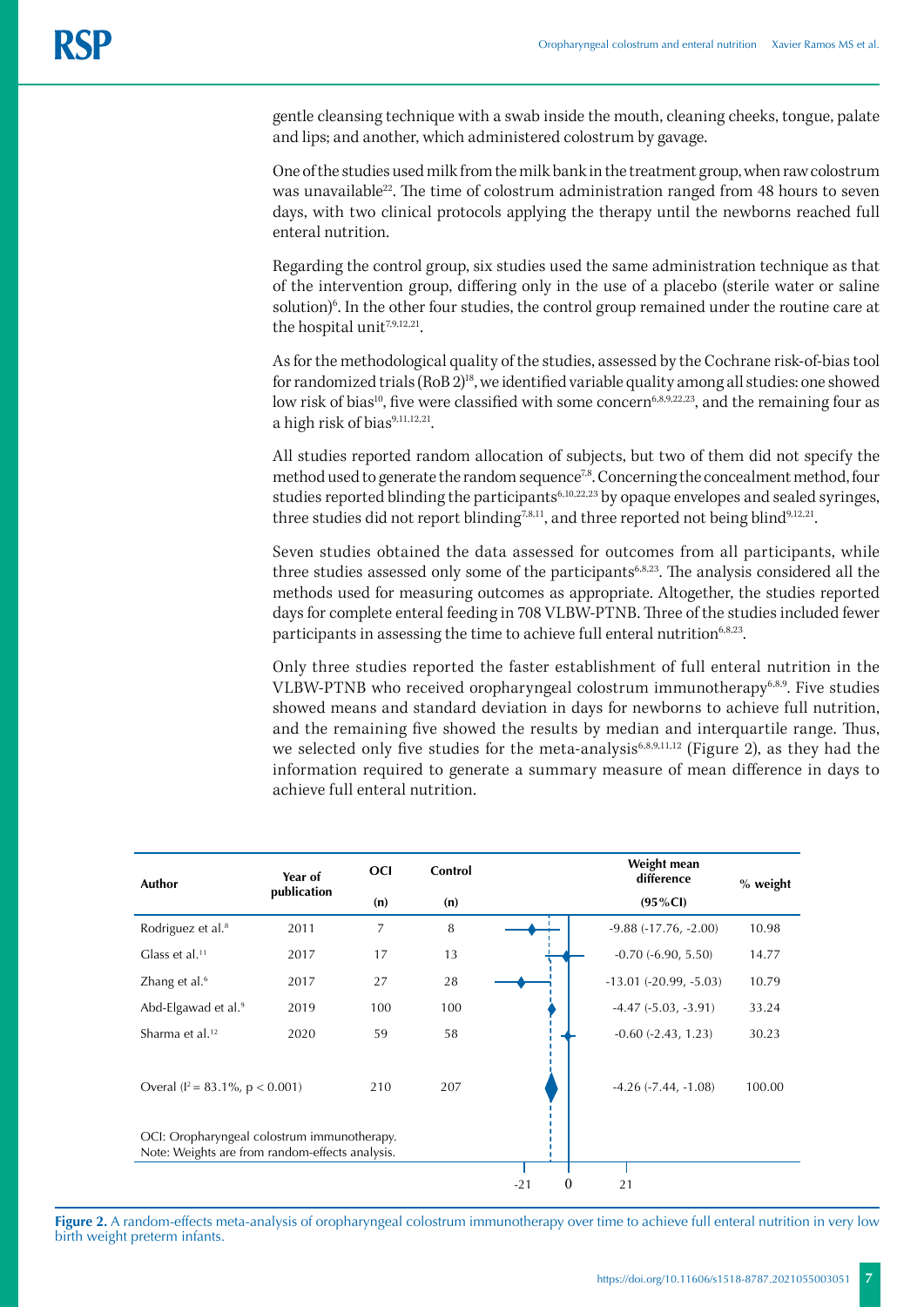The five studies included in this meta-analysis reported the oropharyngeal colostrum immunotherapy effect over time to achieve full enteral nutrition in 417 VLBW-PTNB. All five papers estimated the outcome analyzed by mean and standard deviation measures. Three of these studies showed that the colostrum treated group reached full enteral nutrition more quickly<sup>6,8,9</sup>, whereas the other two found no statistically significant difference when comparing the treated group with the control group<sup>11,12</sup>.

Our meta-analysis of the five studies found a mean difference of -4.26 days, (95% CI: -7.44; -1.08d), showing that the use of oropharyngeal colostrum immunotherapy can reduce the time to achieve full nutrition in VLBW-PTNB when compared to those treated with placebo or that received routine care. However, we found a high heterogeneity between these studies ( $I^2 = 83.1\%$ ), and the low number of papers identified for this meta-analysis hindered its adjustment.

# **DISCUSSION**

The present meta-analysis found that VLBW-PTNB on oropharyngeal colostrum immunotherapy required less time to achieve full enteral nutrition, a result that reinforces the recommendation for using colostrum as an immunological therapy.

 Such an intervention is expected to shorten the premature infants' time to achieve full enteral nutrition, since colostrum provides functional nutrients and bioactive components that favor a microenvironment for the defense and maturation of the intestinal mucosa<sup>24,25</sup> as well as a colonization of the gastrointestinal tract by enteric bacteria with antibacterial functions, immunomodulation, and production of nutritional metabolites, which characterize a healthy microbiome<sup>26</sup>.

Early feeding practices of preterm infants are a potentially modifiable risk factor. Previously, observational studies suggested that conservative diets with slow volume advancement would reduce the risk of necrotizing enterocolitis. However, recent research has shown that slow feeding progress can delay the establishment of full enteral feeding, and may be associated with metabolic and infectious morbidities secondary to prolonged exposure to parenteral nutrition $27$ .

Despite its biological plausibility, the quality of the evidence identified in this meta-analysis was low due to the high heterogeneity of the included studies, and the large confidence interval (-7.44 to -1.08d). Some methodological characteristics of the individual studies may have contributed to a possible change in the global measure and high heterogeneity, such as small sample size<sup>6,8,10,11,21,23</sup>, variable clinical protocols, and time defined to reach full enteral nutrition (100 to 150 mL.kg<sup>-1</sup>.day<sup>-1</sup>). When evaluating the studied variables, we identified the inclusion of different birth weight values<sup>6,9,20</sup> and Apgar scores<sup>8,11,12</sup>.

In all studies analyzed, enteral feeding started according to the hospital's protocol or according to individualized treatment for each newborn, with no standardization. Some studies recorded feeding initiation in the first 24 hours after live birth $923$  or more than 24 hours<sup>7-9</sup>. These feeding protocols used breast milk, when produced in sufficient quantity<sup>6-12,21-23</sup>, donor milk<sup>21</sup>, or formula<sup>9,10,21-23</sup>. Regarding the number of doses of colostrum administered during treatment, one study<sup>s</sup> registered the administration of 75 to 85% of the doses planned for treatment, another<sup>6</sup> noted that 42 doses were administered during the 7-day therapy, and a third research $^7$  reported the administration of 24 doses per newborn.

Regarding biases, we observed a predominant selection bias<sup>6,8,9,11,12,20,21,23</sup>, specifically for allocation concealment. The analysis found some weaknesses in the text description regarding the information necessary to assess the other bias domains $6,8,9,12$ , which can cause essential distortions in the global measure. For example, we identified no use of adjustment for confounder covariables in the primary studies. The present meta-analysis could not assess the publication bias due to the insufficient number of selected studies.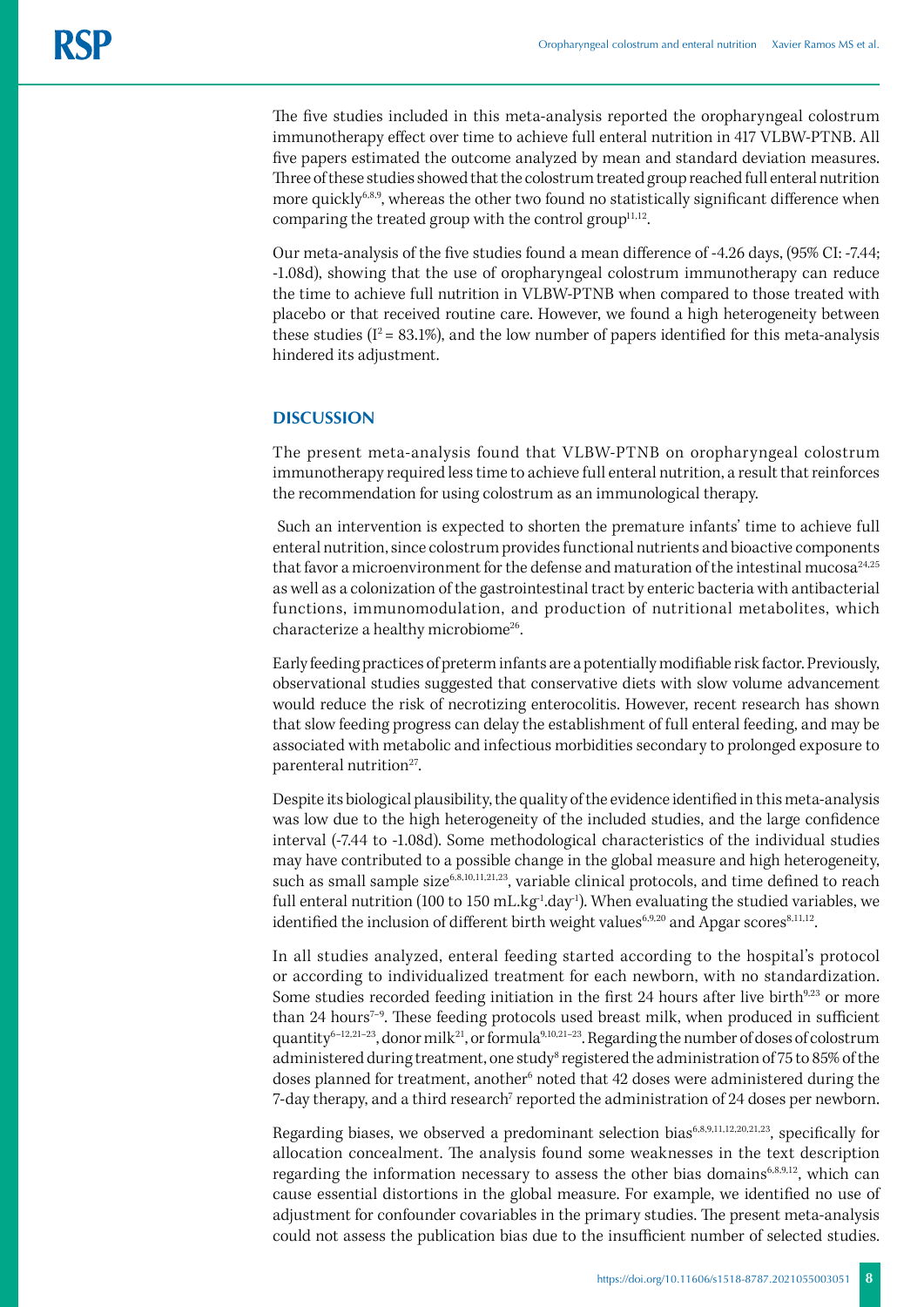Even considering the methodological weaknesses of the included studies, they were kept in the analysis given the low number of papers on the topic.

A meta-analysis on the use of this procedure in preventing morbimortality in premature infants, found an association between the use of oropharyngeal colostrum immunotherapy and the rapid achievement of full enteral nutrition. It found very low quality of evidence due to imprecision, high risk of bias, and moderate heterogeneity of the included studies<sup>13</sup>. Two other meta-analysis that studied the effect of this therapy on necrotizing enterocolitis<sup>15</sup> and prematurity $14$ , found no significant results for this association.

Importantly, these previous meta-analyses are grounded on some methodological characteristics recommended by other researchers<sup>28,29</sup>, such as the estimation of the mean and standard deviation by medians and interquartile ranges among the reviewed studies<sup>13-15</sup>.

These methods are questionable, since by assuming that the mean can be estimated from the median, without incorporating the influence of the sample size, this ignores data distribution regarding the principle of normality. It is not reasonable, for example by the method used by Hozo et al. 2005<sup>29</sup>, to consider the equivalence between mean and median values for data that present asymmetry in their distribution<sup>30</sup>. Therefore, we understand that the previous meta-analyses on the topic in question present methodological weaknesses<sup>31</sup>.

The present meta-analysis differs from those mentioned as it included only randomized clinical trials with results related to means and standard deviation, without estimating the measures presented in the individual studies. Ours is the second study to have judiciously evaluated the methodological quality of studies using the Rob2 tool<sup>18</sup>, and the first to have investigated exclusively the time to achieve full enteral nutrition in very low birth weight premature newborns, giving visibility to a clinical outcome relevant to their growth and development.

# **CONCLUSIONS**

Our findings show that the use of oropharyngeal colostrum immunotherapy can reduce the time to achieve full enteral nutrition in VLBW-PTNB when compared to those treated with placebo or routine care. Achieving full enteral nutrition more quickly and without undesirable effects is essential to provide good growth and development for premature infants.

For a better quality of scientific evidence, further studies with standardized colostrum oropharyngeal therapy protocols that explore the time of onset, the dose to be administered, and the frequency and duration of treatment are needed.

Finally, it is important to highlight the importance of colostrum immunotherapy and early and adequate nutrition for these newborns' health in preventing possible unfavorable clinical outcomes, achieving survival with quality of life, and avoiding sequelae in the medium and long term.

# **REFERENCES**

- 1. Ziegler EE. Meeting the nutritional needs of the low-birth-weight infant. Ann Nutr Metab. 2011;58 Suppl 1:8-18. https://doi.org/10.1159/000323381
- 2. Oliveira AG, Siqueira PP, Abreu LC. Cuidados nutricionais no recém-nascido de muito baixo peso. Rev Bras Crescimento Desenvolv Hum. 2008;18(2):148-54. https://doi.org/10.7322/jhgd.19876
- 3. Garofalo NA, Caplan MS. Oropharyngeal mother's milk: state of the science and influence on necrotizing enterocolitis. Clin Perinatol. 2019;46(1):77-88. https://doi.org/10.1016/j.clp.2018.09.005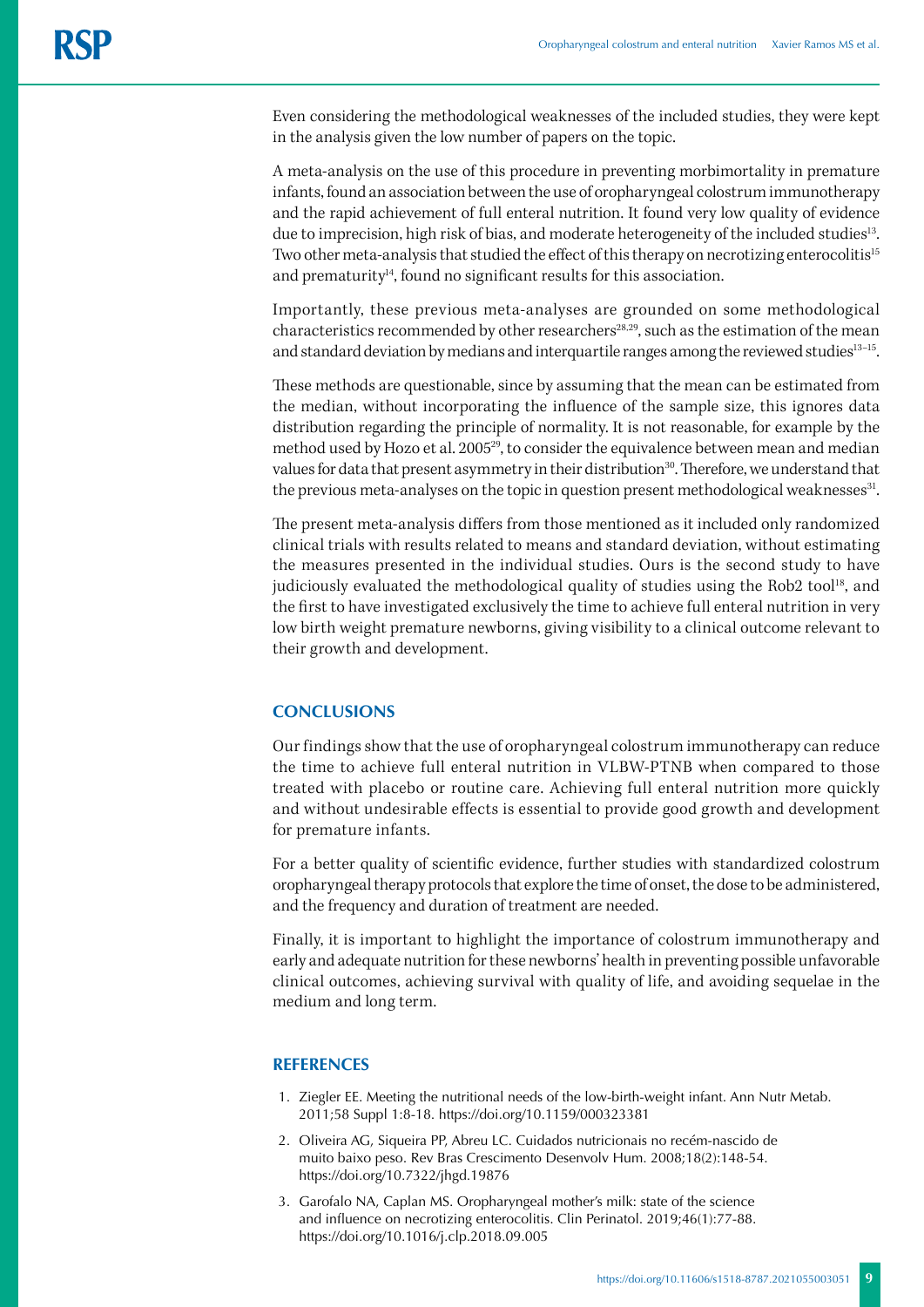- 4. Rodriguez NA, Caplan MS. Oropharyngeal administration of mother's milk to prevent necrotizing enterocolitis in extremely low-birth-weight infants: theoretical perspectives. J Perinat Neonatal Nurs. 2015;29(1):81-90. https://doi.org/10.1097/JPN.0000000000000087
- 5. Margotto PR. Assitência ao recém-nascido de risco. 3. ed. Brasília, DF: Escola Superior de Ciências da Saúde; 2013.
- 6. Zhang Y, Ji F, Hu X, Cao Y, Latour JM. Oropharyngeal colostrum administration in very low birth weight infants: a randomized controlled trial. Pediatr Crit Care Med. 2017;18(9):869-75. https://doi.org/10.1097/PCC.0000000000001221
- 7. Sohn K, Kalanetra KM, Mills DA, Underwood MA. Buccal administration of human colostrum: impact on the oral microbiota of premature infants. J Perinatol. 2016;36(2):106-11. https://doi.org/10.1038/jp.2015.157
- 8. Rodriguez NA, Groer MW, Zeller JM, Engstron JL, Fogg L, Du H, et al. A randomized controlled trial of the oropharyngeal administration of mother's colostrum to extremely low birth weight infants in the first days of life. Neonatal Intens Care. 2011;24(4):31-5.
- 9. Abd-Elgawad M, Eldegla H, Khashaba M, Nasef N. Oropharyngeal administration of mother's milk prior to gavage feeding in preterm infants: a pilot randomized control trial. JPEN J Parenter Enteral Nutr. 2020;44(1):92-104. https://doi.org/10.1002/jpen.1601
- 10. Lee J, Kim HS, Jung YH, Choi KY, Shin SH, Kim EK, Choi JH. Oropharyngeal colostrum administration in extremely premature infants: an RCT. Pediatrics. 2015;135(2):e357-66. https://doi.org/10.1542/peds.2014-2004
- 11. Glass KM, Greecher CP, Doheny KK. Oropharyngeal administration of colostrum increases salivary secretory IgA levels in very low-birth-weight infants. Am J Perinatol. 2017;34(14):1389-95. https://doi.org/10.1055/s-0037-1603655
- 12. Sharma D, Kaur A, Farahbakhsh N, Agarwal S. Role of oropharyngeal administration of colostrum in very-low-birth-weight infants for reducing necrotizing enterocolitis: a randomized controlled trial. Am J Perinatol. 2020;37(7):716-21. https://doi.org/10.1055/s-0039-1688817
- 13. Nasuf AWA, Ojha S, Dorling J. Oropharyngeal colostrum in preventing mortality and morbidity in preterm infants. Cochrane Database Syst Rev. 2018;9(9):CD011921. https://doi.org/10.1002/14651858.CD011921.pub2
- 14. Panchal H, Athalye-Jape G, Patole S. Oropharyngeal colostrum for preterm infants: a systematic review and meta-analysis. Adv Nutr. 2019;10(6):1152-62. https://doi.org/10.1093/advances/nmz033
- 15. Garg BD, Balasubramanian H, Kabra NS, Bansal A. Effect of oropharyngeal colostrum therapy in the prevention of necrotising enterocolitis among very low birthweight neonates: a meta-analysis of randomised controlled trials. J Hum Nutr Diet. 2018;31(5):612-24. https://doi.org/10.1111/jhn.12585
- 16. Tang R, Yao X, Shi L. The effects of colostrum on gastrointestinal function and related diseases in premature infants: a comprehensive meta-analysis of randomized controlled trials. Yangtze Med. 2018;2(4):271-80. https://doi.org/10.4236/ym.2018.24029
- 17. Tao J, Mao J, Yang J, Su Y. Effects of oropharyngeal administration of colostrum on the incidence of necrotizing enterocolitis, late-onset sepsis, and death in preterm infants: a meta-analysis of RCTs. Eur J Clin Nutr. 2020;74:1122-31. https://doi.org/10.1038/s41430-019-0552-4
- 18. Sterne JAC, Savovic J, Page MJ, Elbers RG, Blencowe NS, Boultron I, et al. RoB 2: a revised tool for assessing risk of bias in randomised trials. BMJ. 2019;366:l4898. <https://doi.org/10.1136/bmj.l4898>
- 19. Turner RM, Davey J, Clarke MJ, Thompson SG, Higgins JP. Predicting the extent of heterogeneity in meta-analysis, using empirical data from the Cochrane Database of Systematic Reviews. Int J Epidemiol. 2012;41(3):818-27. https://doi.org/10.1093/ije/dys041
- 20. Borenstein M, Hedges LV, Higgins JPT, Rothstein HR. Introduction to meta-analysis. Hoboken, NJ: John Wiley & Sons; 2009.
- 21. Romano-Keeler J, Azcarate-Peril MA, Weitkamp JH, Slaughter JC, McDonald WH, Meng S, et al. Oral colostrum priming shortens hospitalization without changing the immunomicrobial milieu. J Perinatol. 2017;37(1):36-41. https://doi.org/10.1038/jp.2016.161
- 22. Ferreira DMLM, Oliveira AMM, Leves DV, Bem EB, Fatureto GG, Navarro NF, et al. Randomized controlled trial of oropharyngeal colostrum administration in very-low-birth-weight preterm infants. J Pediatr Gastroenterol Nutr. 2019;69(1):126-30. httpw://doi.org/10.1097/MPG.0000000000002356